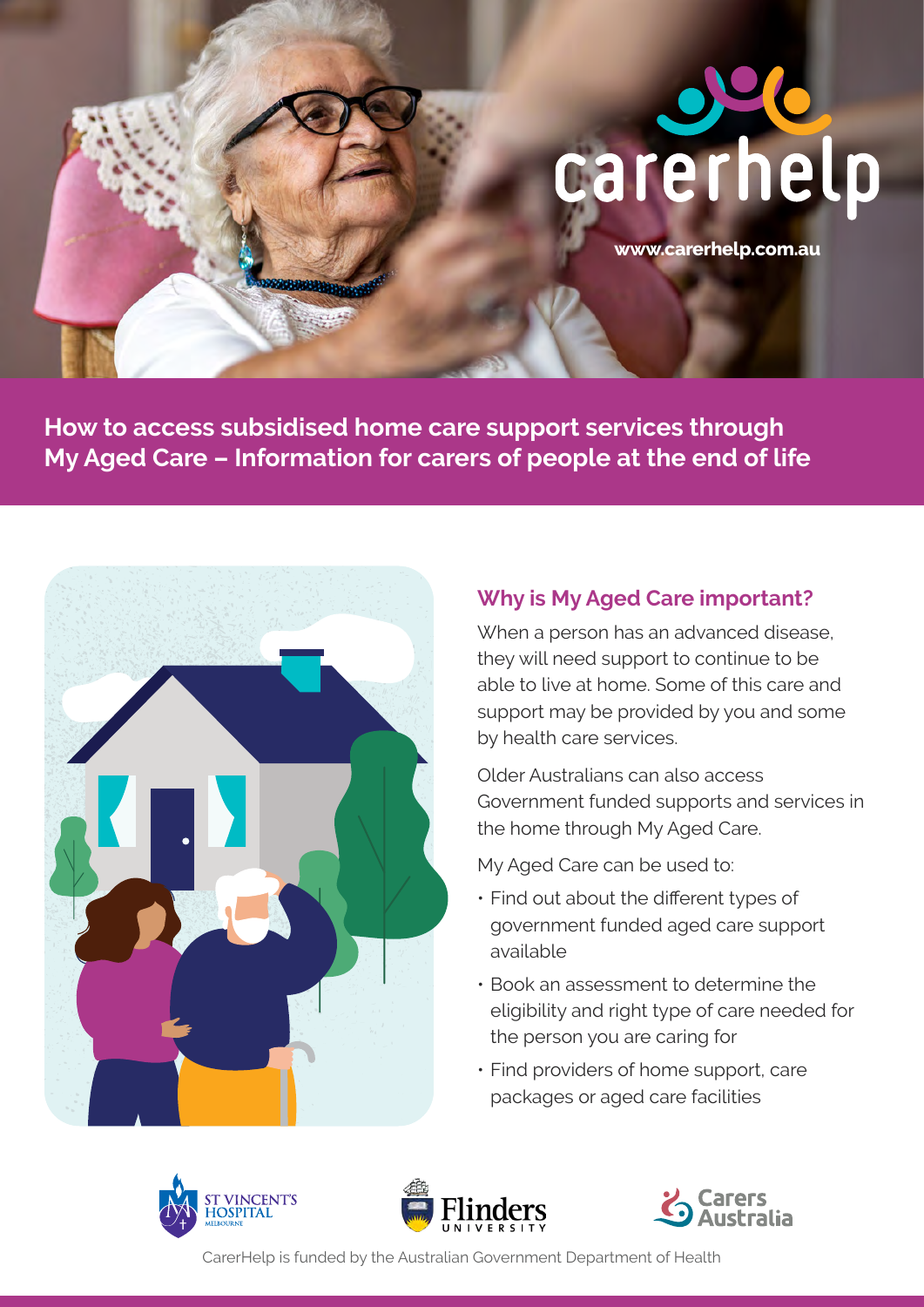**How to access subsidised home care support services through My Aged Care –Information for carers of people at the end of life** 



#### **How do I access My Aged Care?**

To access My Aged Care, the person you are caring for needs to be aged 65+ (or 50+ if of Aboriginal or Torres Strait Islander origin). An older person who has an advanced disease or terminal diagnosis is likely to be eligible for government funded aged care services.

There are costs to these services, but they are subsidised by the government and dependent on the person's income.

 the person you are caring for with My Aged The first step is to request an assessment for Care. There can be wait times for assessment and wait times to access services.

> **You can access My Aged Care via the website [myagedcare.gov.au](http://myagedcare.gov.au) or by phone 1800 200 422 (8am-8pm Mon-Fri and 10am-2pm Sat). For an interpreter, call 131450.**





#### **Home Support Services versus a Home Care Package?**

A My Aged Care Assessment determine support eligibility. Care at home is available through the Commonwealth Home Support Program or through a Home Care Package.

The Home Support Program offers a range of different support services from different [providers](https://www.myagedcare.gov.au/help-at-home/commonwealth-home-support-programme).

A Home Care Package is individual funding for people who need a number of services coordinated by a provider.

For both programs, types of services depend on the needs of the person and their carer. These may include home cleaning, light gardening, food preparation, nursing and allied health services, personal care services, respite care services or specific services related to incontinence, dementia care, hearing or vision impairment.

As the carer you should consider what support you are able to provide. It is okay to say that there are aspects of care you are not able to do or do not want to be responsible for.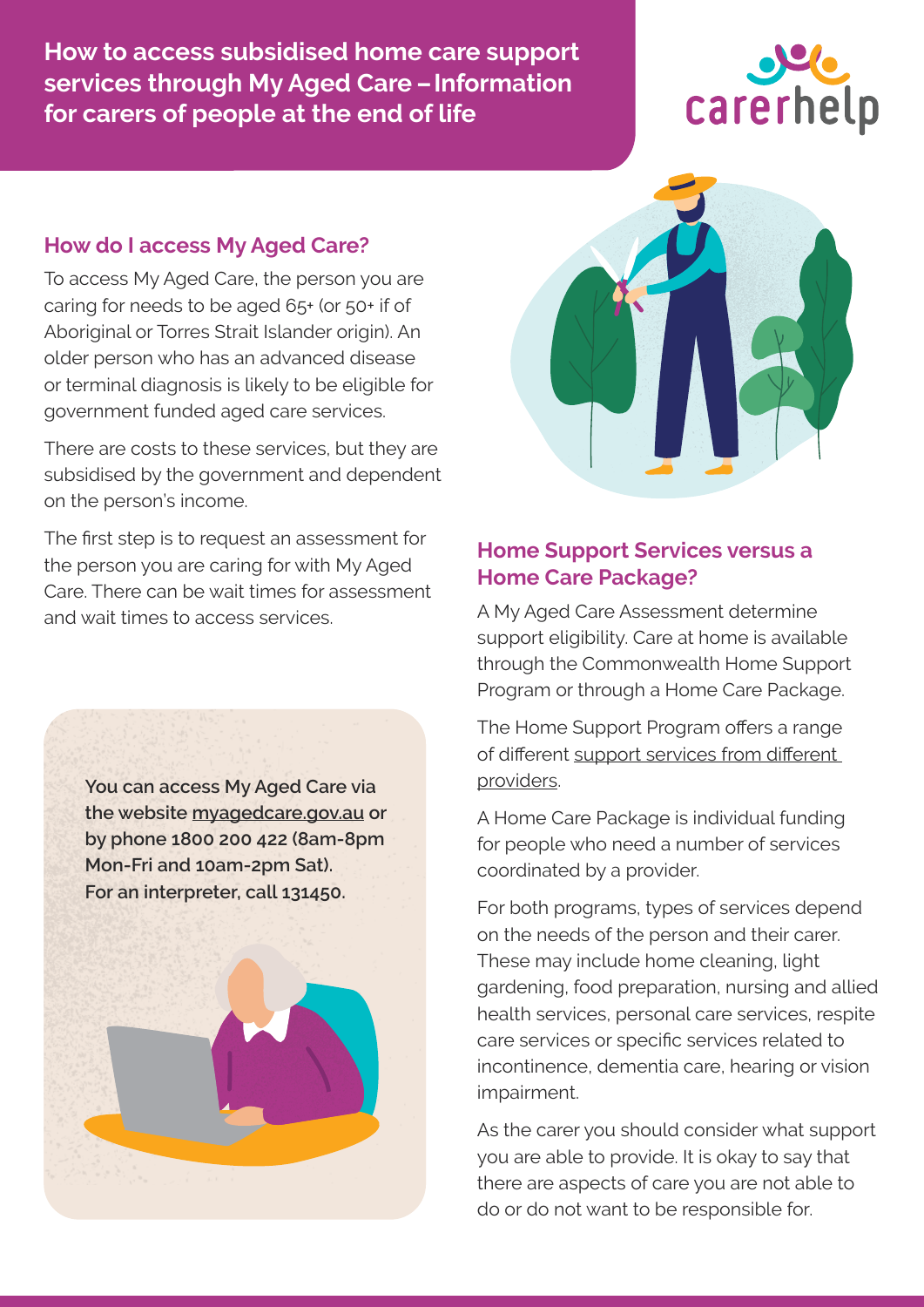**How to access subsidised home care support services through My Aged Care –Information for carers of people at the end of life** 



#### **How do I apply for the home support programme or a home care package?**

- 1. [Check the person's eligibility](https://www.myagedcare.gov.au/am-i-eligible) which is based on age, diagnosis, and their day to day living skills.
- 2. [Request an assessment](https://www.myagedcare.gov.au/assessment/apply-online). You can complete this step online and you will need the person's Medicare card. Alternatively, you can call 1800 200 422 to apply for an assessment.
- 3. Wait to be contacted by an assessor to arrange a face to face assessment.
- 4. Prepare for and attend the face to face assessment with the person you are caring for. You can also talk to the assessor about supports you need in your caring role. Find out what you need to know [here](https://www.myagedcare.gov.au/assessment/prepare-your-assessment).
- 5. You will receive a letter about the outcome of the process. It will state whether the person you are caring for is eligible to receive Commonwealth home support program, residential respite care, and/or a home care package.



### **Can I represent the person I am caring for?**

With the consent of the person you are caring for, you can apply for an assessment and you will need to put in their details, your details and both of your Medicare card numbers.

The person you are caring for can nominate you to be their 'regular' representative with My Aged Care either face-to-face, [online](https://www.myagedcare.gov.au/appointing-representative) or over the phone. You will need both Medicare cards and the person you are caring for to be present on the phone.

If you want to be recognised as a 'legal representative' for the person you should read the [involvement information on the My Aged](https://www.myagedcare.gov.au/appointing-representative)  [Care website](https://www.myagedcare.gov.au/appointing-representative).

### **They have a home care package approved, what next?**

A Home Care Package provides the person you are caring for with a defined amount of funding for services and supports in the home. There are different levels of funding packages ranging from 1-4, which increase in funding amount the higher the level.

The funding pays for most of the costs of the services but the person receiving the funds is also expected to contribute towards the cost of the services.

Unfortunately, approval for a package does not mean the person will have immediate access to that package. The system is based on priority of need. Many people use home support services while waiting for a funding package.